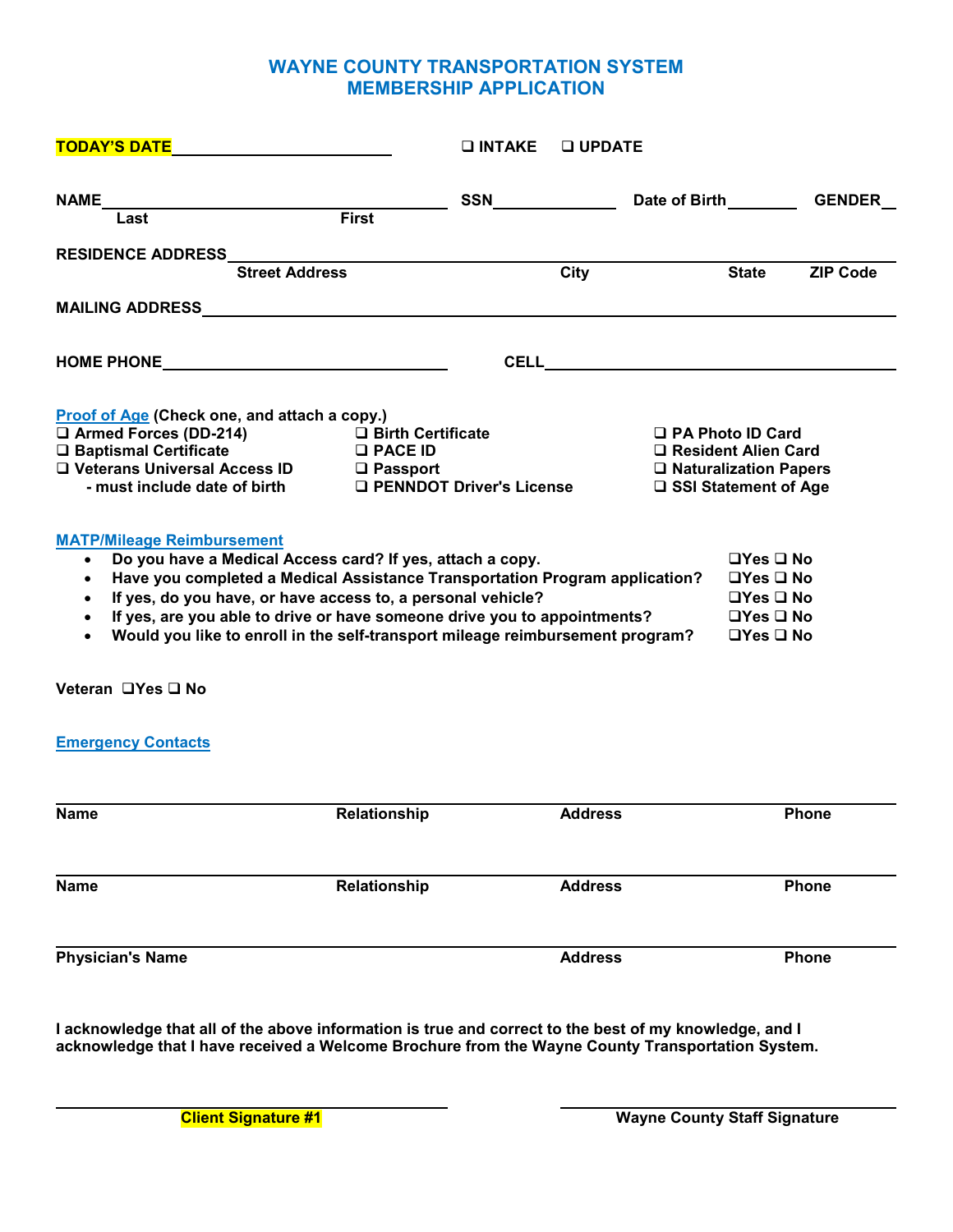| BH | <b>For Office Use Only</b> | C&Y Exc GP |  |  |  | HSBG ID Lottery MATP PDA PDAWaiver PwD | <b>Revised 5/2019</b> |
|----|----------------------------|------------|--|--|--|----------------------------------------|-----------------------|
|    |                            |            |  |  |  |                                        |                       |

|    | <b>Mobility and Disability Information</b>                                                                                                                                                                                    |
|----|-------------------------------------------------------------------------------------------------------------------------------------------------------------------------------------------------------------------------------|
| 1. | Will you be traveling with an assistant or escort? $\square$ Yes $\square$ No (If yes, the assistant or escort must                                                                                                           |
|    | complete a separate membership application form.)                                                                                                                                                                             |
| 2. | Do you use a wheelchair or other mobility device? $\Box$ Yes $\Box$ No (If no, skip items 3–5)                                                                                                                                |
| 3. | Are you able to transfer on your own from the device to a vehicle or chair? $\Box$ Yes $\Box$ No                                                                                                                              |
|    | If no, please explain: The state of the state of the state of the state of the state of the state of the state of the state of the state of the state of the state of the state of the state of the state of the state of the |
| 4. | Is the mobility device:<br>Motorized? □Yes □No<br>Manual? □Yes □No                                                                                                                                                            |
| 5. | Is a ramp in place at your home on which you may safely wheel from your house to the                                                                                                                                          |
|    | Transportation vehicle? □ Yes □ No                                                                                                                                                                                            |

## **Directions (attach map, if available.)**

# **Client Consent for Appointment Verification Contact**

I give my permission to be contacted via phone by an automated interactive voice response system to confirm the scheduling of Transportation trips.

**Preferred contact number Home phone Cell**

**Client Signature #2 Wayne County Staff Signature** 

### **Client Consent for Release of Information**

I give my permission to a representative of the Wayne County Area Agency on Aging to contact appropriate Medical Facility(ies), Medical Personnel, and/or Social Service Agencies or other Community Service Agencies, concerning my need for Medical Services and other appointments and my need for Transportation thereof.

**Client Signature #3 MA#/Exp. Date (if MATP)** 

**Today's date Witnessed (Signature)**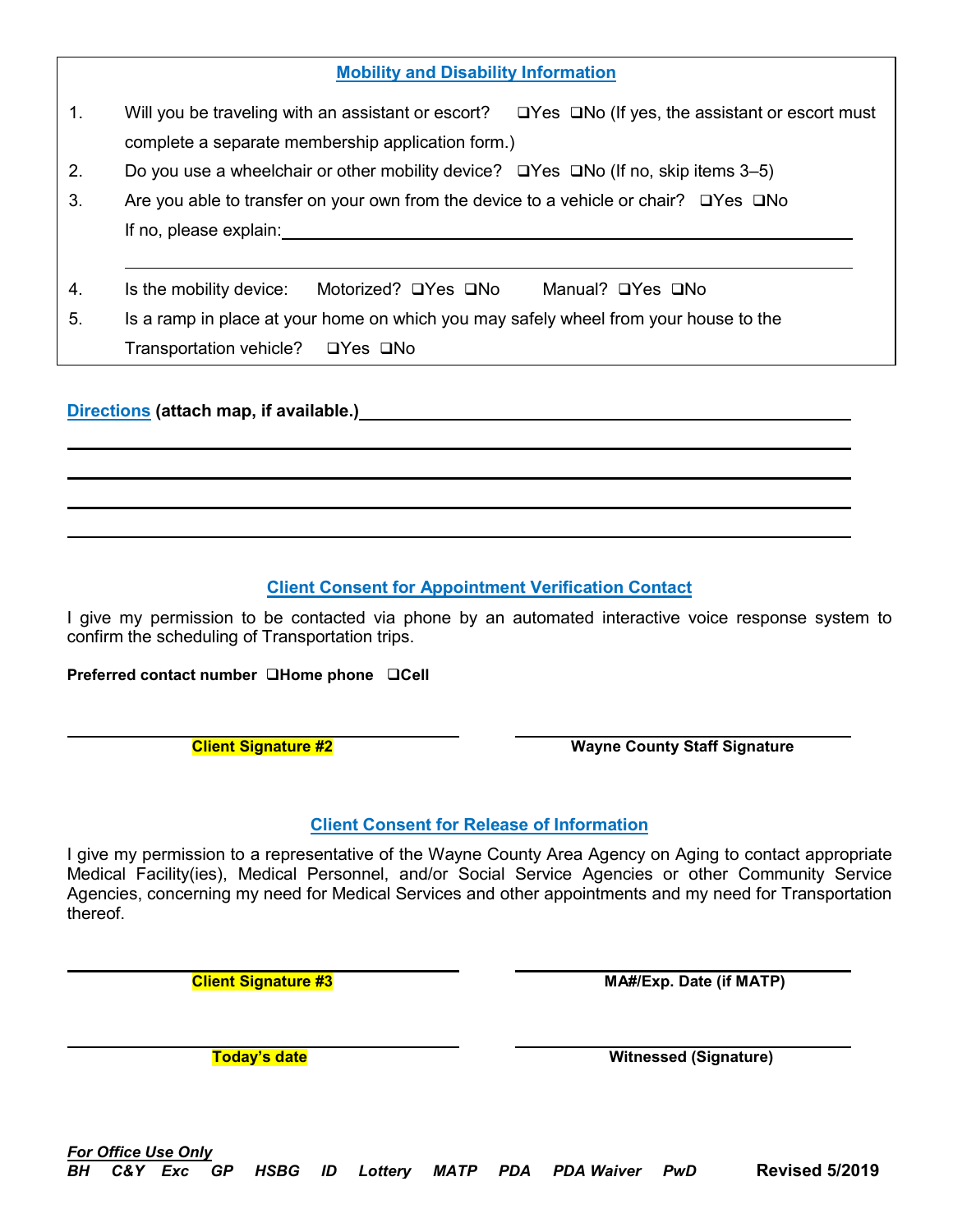#### PREFERENCE FORM

Name (Please print: Last Name, First, M.I)

# IF YOU ARE NOT REGISTERED TO VOTE WHERE YOU LIVE NOW, WOULD YOU LIKE TO APPLY TO REGISTER TO VOTE **HERE TODAY?**

 $\Box$  Yes

 $\Box$  No, I am already registered to vote where I live now.  $\Box$  No OR

IF YOU DECIDE NOT TO CHECK A BOX, YOU WILL BE CONSIDERED TO HAVE DECIDED NOT TO REGISTER TO VOTE AT THIS TIME.

Applying to register or declining to register to vote will not affect the amount of assistance that you will be provided by this agency.

If you apply to register to vote, the office at which you submit this registration application form will remain confidential.

No information relating to a preference to register to vote will be used for any purpose other than for voter registration.

If you would like help filling out the voter registration application form, we will help you. The decision whether to seek or accept help is yours. You may fill out the application form in private.

In order to be qualified to register to vote, you must be at least 18 years of age on the day of the next election, you must have been a citizen of the United States for at least one month prior to the next election and have resided in Pennsylvania and the election district where you plan to vote for at least 30 days prior to the next election.

If you believe that someone has interfered with your right to register or your application to register to vote, or your right to choose your own political party preference, you may file a complaint with the Secretary of the Commonwealth, Pennsylvania Department of State, 302 North Office Building, Harrisburg, PA 17120, or call the Department of State, toll-free, at 1-800-552-VOTE (8683).

Signature

Date